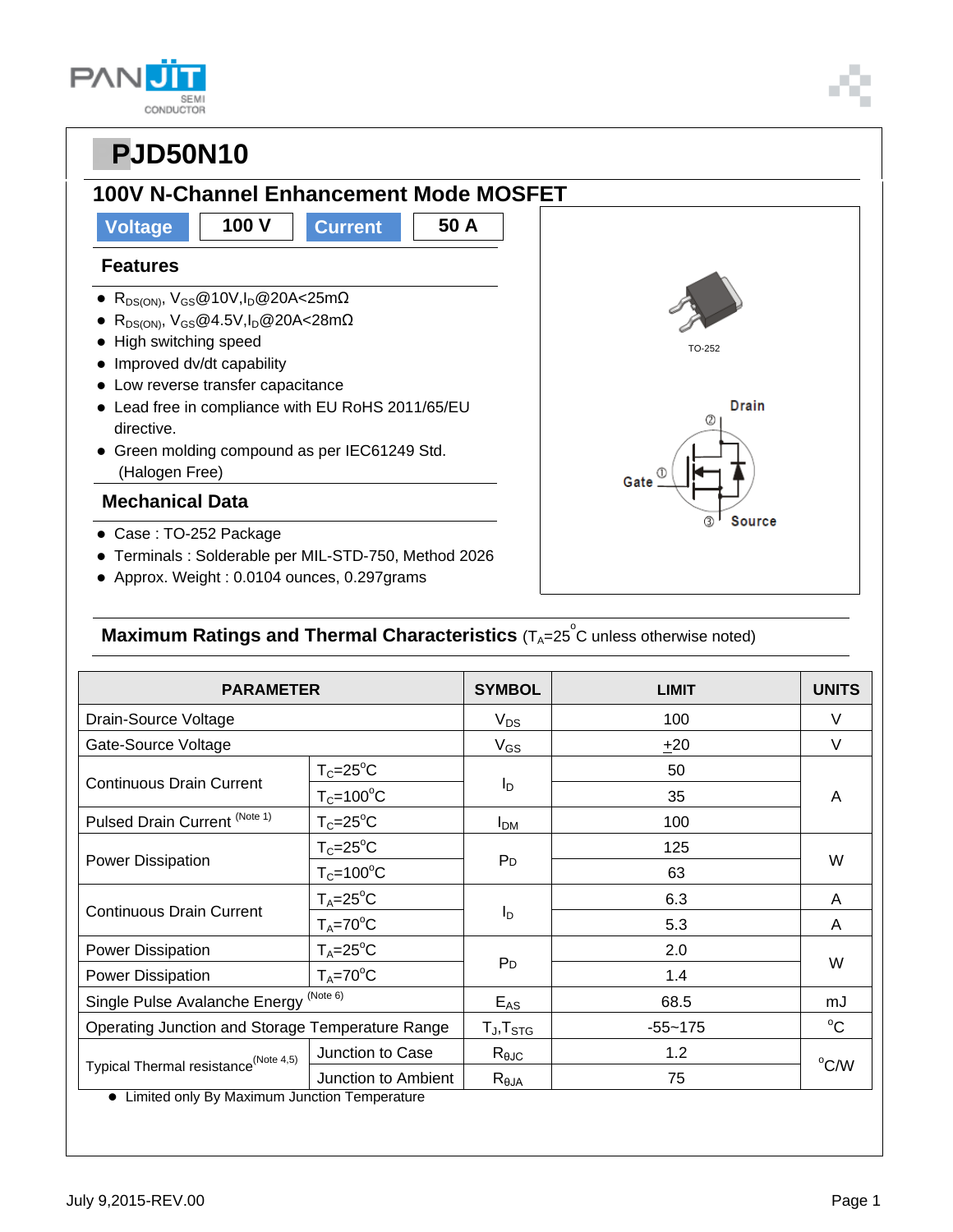

### **Electrical Characteristics** (T<sub>A</sub>=25<sup>°</sup>C unless otherwise noted)

| <b>PARAMETER</b>                    | <b>SYMBOL</b>                                           | <b>TEST CONDITION</b>                                       | MIN.                     | TYP. | MAX.                     | <b>UNITS</b> |
|-------------------------------------|---------------------------------------------------------|-------------------------------------------------------------|--------------------------|------|--------------------------|--------------|
| <b>Static</b>                       |                                                         |                                                             |                          |      |                          |              |
| Drain-Source Breakdown Voltage      | BV <sub>DSS</sub>                                       | $V_{GS}$ =0V,I <sub>D</sub> =250uA                          | 100                      | ä,   | L,                       | $\vee$       |
| Gate Threshold Voltage              | $V_{GS(th)}$                                            | $V_{DS} = V_{GS}$ , I <sub>D</sub> =250uA                   | 2.0                      | 2.6  | 3.5                      | V            |
| Drain-Source On-State Resistance    |                                                         | $V_{GS}$ =10V, $I_D$ =20A                                   |                          | 22   | 25                       | $m\Omega$    |
|                                     | $R_{DS(on)}$                                            | $V_{GS} = 6V, I_D = 20A$                                    | $\overline{\phantom{0}}$ | 23   | 28                       |              |
| Zero Gate Voltage Drain Current     | $I_{DSS}$                                               | $V_{DS}$ =100V, $V_{GS}$ =0V                                | $\overline{\phantom{0}}$ | ۰    | 1.0                      | uA           |
| Gate-Source Leakage Current         | $I_{GSS}$                                               | $V_{GS} = \pm 20V, V_{DS} = 0V$                             |                          | ÷,   | ±100                     | nA           |
| Dynamic <sup>(Note 7)</sup>         |                                                         |                                                             |                          |      |                          |              |
| <b>Total Gate Charge</b>            | $Q_g$                                                   | $V_{DS} = 50V$ , $I_D = 20A$ ,<br>$V_{GS} = 10V$ (Note 1,2) |                          | 53   | $\blacksquare$           | nC           |
| Gate-Source Charge                  | $\mathsf{Q}_{\underline{\text{g}}\underline{\text{s}}}$ |                                                             |                          | 13   |                          |              |
| Gate-Drain Charge                   | $Q_{\text{qd}}$                                         |                                                             | $\overline{\phantom{0}}$ | 14   | $\blacksquare$           |              |
| Input Capacitance                   | <b>Ciss</b>                                             | $V_{DS}$ =50V, $V_{GS}$ =0V,<br>$f=1.0$ MHZ                 |                          | 3152 | $\blacksquare$           | pF           |
| <b>Output Capacitance</b>           | Coss                                                    |                                                             |                          | 110  | -                        |              |
| <b>Reverse Transfer Capacitance</b> | <b>Crss</b>                                             |                                                             |                          | 66   | $\blacksquare$           |              |
| Turn-On Delay Time                  | $td_{(on)}$                                             | $V_{DS}$ =50V, RL=2.5 $\Omega$ ,                            |                          | 18   | $\overline{\phantom{0}}$ |              |
| Turn-On Rise Time                   | $t_{r}$                                                 | $V_{GS}$ =10V, R <sub>G</sub> =3 $\Omega$<br>(Note 1,2)     | $\overline{\phantom{0}}$ | 45   | $\blacksquare$           | ns           |
| Turn-Off Delay Time                 | $td_{(off)}$                                            |                                                             |                          | 53   |                          |              |
| <b>Turn-Off Fall Time</b>           | $t_{f}$                                                 |                                                             |                          | 15   |                          |              |
| <b>Drain-Source Diode</b>           |                                                         |                                                             |                          |      |                          |              |
| Maximum Continuous Drain-Source     |                                                         | ls                                                          |                          |      |                          |              |
| <b>Diode Forward Current</b>        |                                                         |                                                             |                          |      | 50                       | A            |
| Diode Forward Voltage               | $V_{SD}$                                                | $IS=1A, VGS=0V$                                             |                          | 0.7  | 1.2                      | V            |

NOTES :

- 1. Pulse width<300us, Duty cycle<2%
- 2. Essentially independent of operating temperature typical characteristics.
- 3. Repetitive rating, pulse width limited by junction temperature TJ(MAX)=150°C. Ratings are based on low frequency and duty cycles to keep initial TJ = 25°C.
- 4. The maximum current rating is package limited.
- 5. Reja is the sum of the junction-to-case and case-to-ambient thermal resistance where the case thermal reference is defined as the solder mounting surface of the drain pins. Mounted on a 1 inch<sup>2</sup> with 2oz.square pad of copper.
- 6. The test condition is L=0.1mH,  $I_{AS}$ =37A,  $V_{DD}$ =25V,  $V_{GS}$ =10V
- 7. Guaranteed by design, not subject to production testing.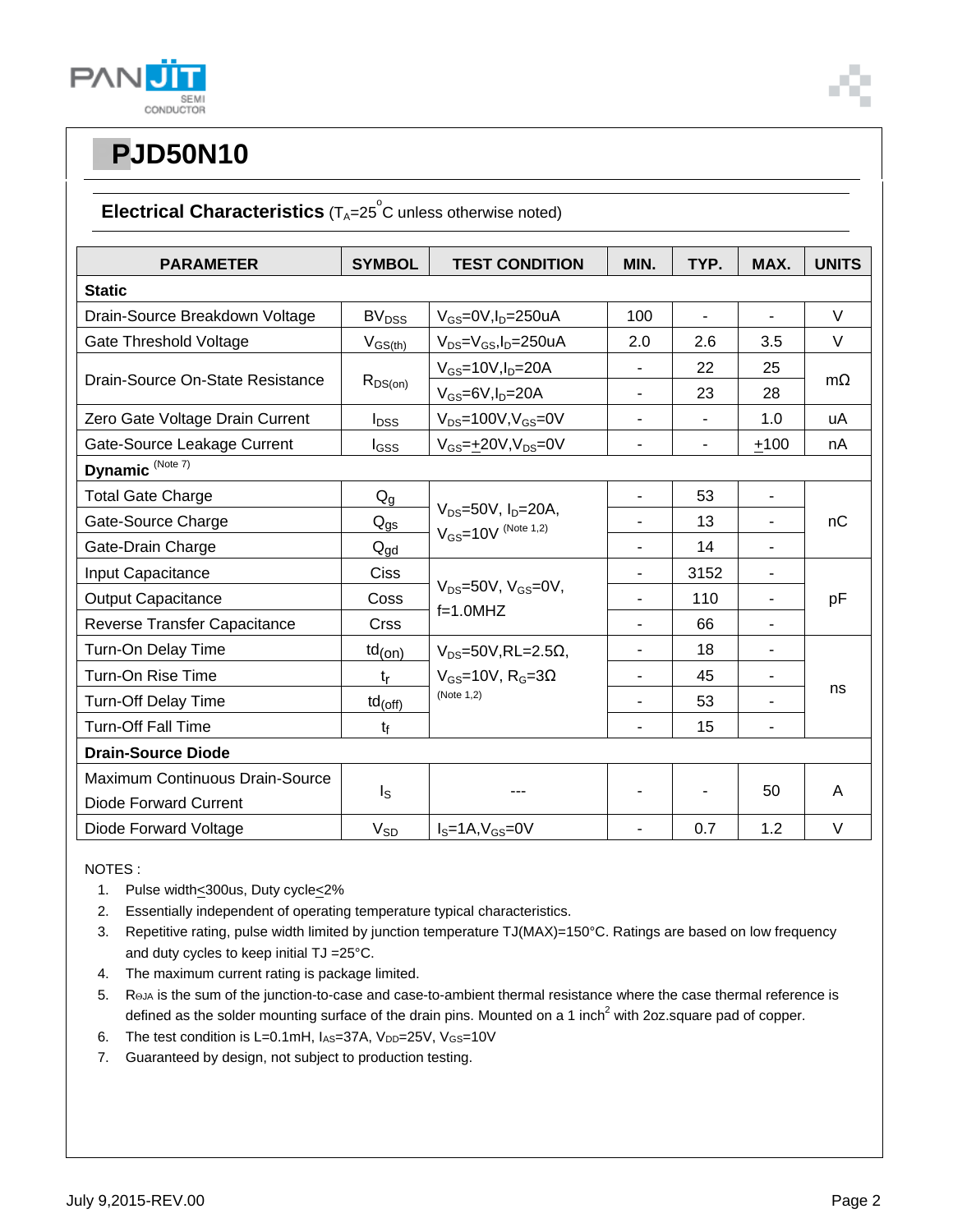**PANU SEM** CONDUCTOR

## **PPJD50N10**



6

175

 $1.2$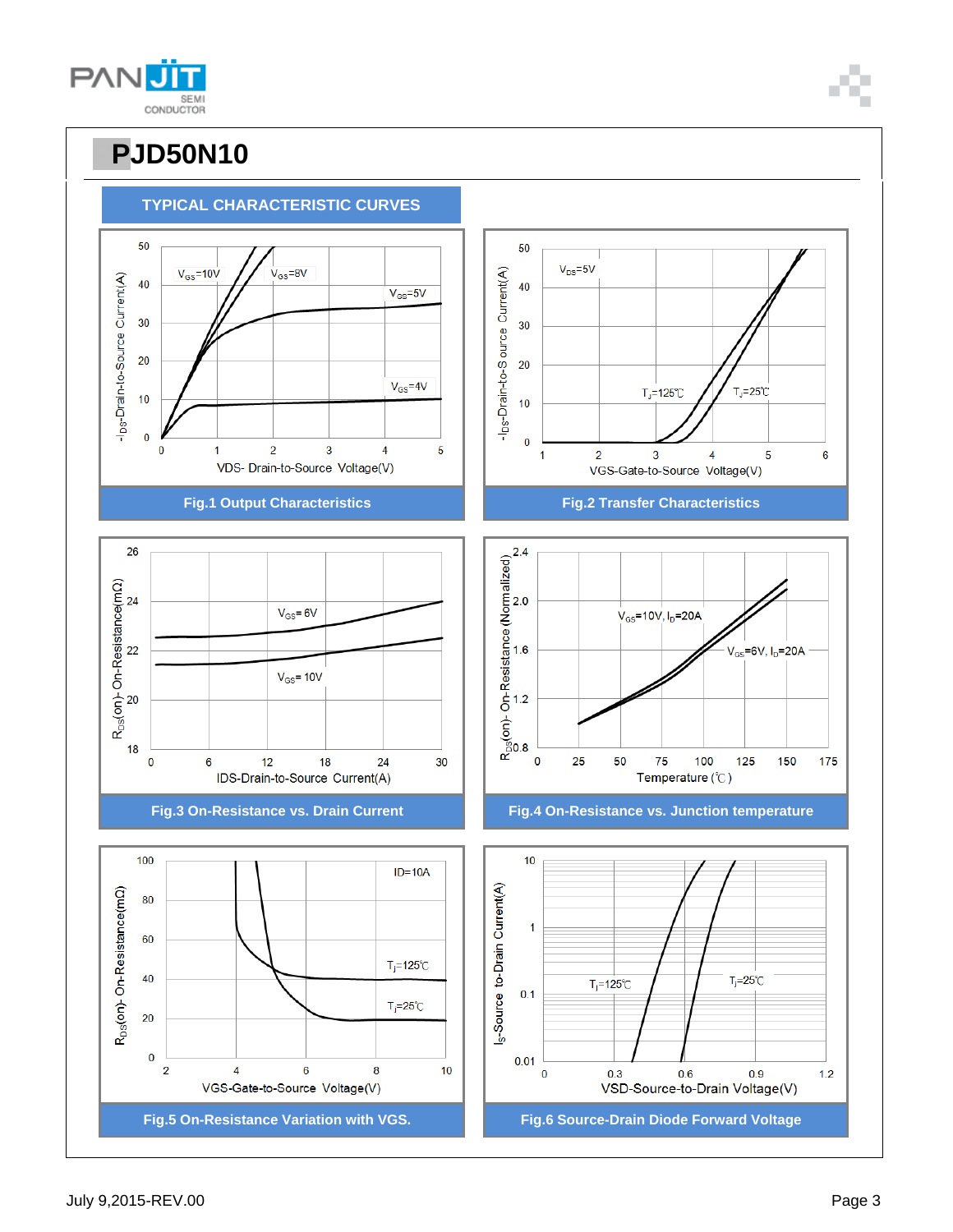July 9,2015-REV.00 Page 4

**Fig.11 Maximum Safe Operating Area**

VDS-Drain-Source Voltage (V)



### **TYPICAL CHARACTERISTIC CURVES**

**PANU** SEMI CONDUCTOR









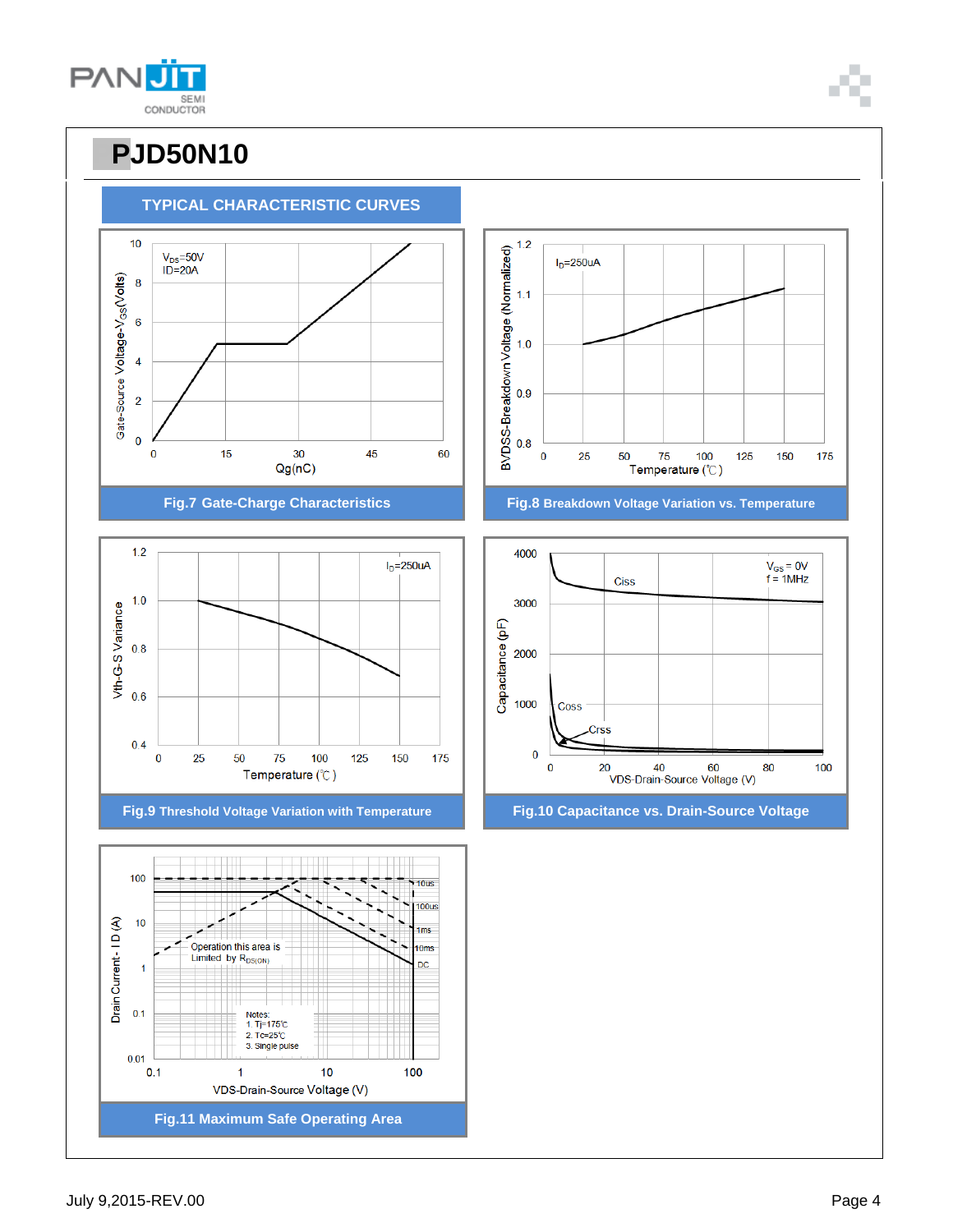**PPJD50N10 TYPICAL CHARACTERISTIC CURVES** Z<sub>TH-JC</sub> Normalized Transient Thermal Impedance  $\overline{1}$  $D=0.5$  $0.2$ Ш  $0.1$  $0.1$  $\begin{array}{l} \mathsf{T}_{\mathsf{J},\mathsf{PK}}\mathsf{=} \mathsf{Te}\mathsf{+}\mathsf{P}_{\mathsf{DM}}\mathsf{^{\star}Z_{\mathsf{TH}\mathsf{+}\mathsf{JC}}}\mathsf{^{\star}R_{\mathsf{TH}\mathsf{+}\mathsf{JC}}}\\ \mathsf{R}_{\mathsf{TH}\mathsf{+}\mathsf{JC}}\mathsf{=}\mathsf{1}.\mathsf{2}^{\circ}\mathbb{C}\,\mathsf{/}\mathsf{W} \\ \mathsf{TC}\mathsf{=}\mathsf{2}\mathsf{5}^{\circ}\mathbb{C} \end{array}$  $0.05$  $|0.02|$  $0.01$  $P_{\frac{DN}{4}}$  $D = \frac{PW}{T}$ Single Pulse  $-\overline{P}$ F  $0.01$ 0.00001 0.0001  $0.001$  $0.01$  $0.1$  $\mathbf{1}$  $10$ t, Pulse Width (Sec)

**Fig.12 Normalized Transient Thermal Impedance vs. Pulse Width**

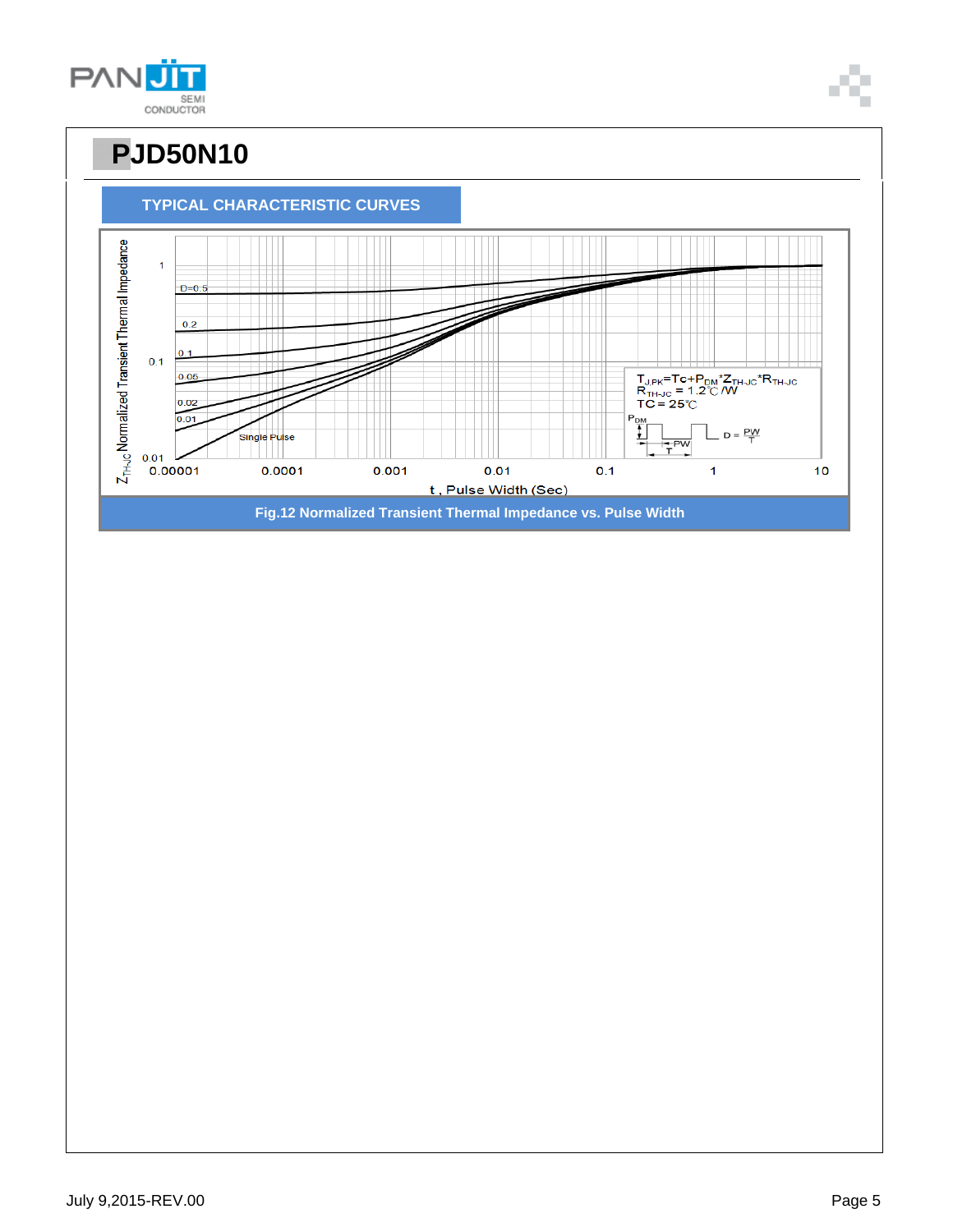

#### **Packaging Information .**

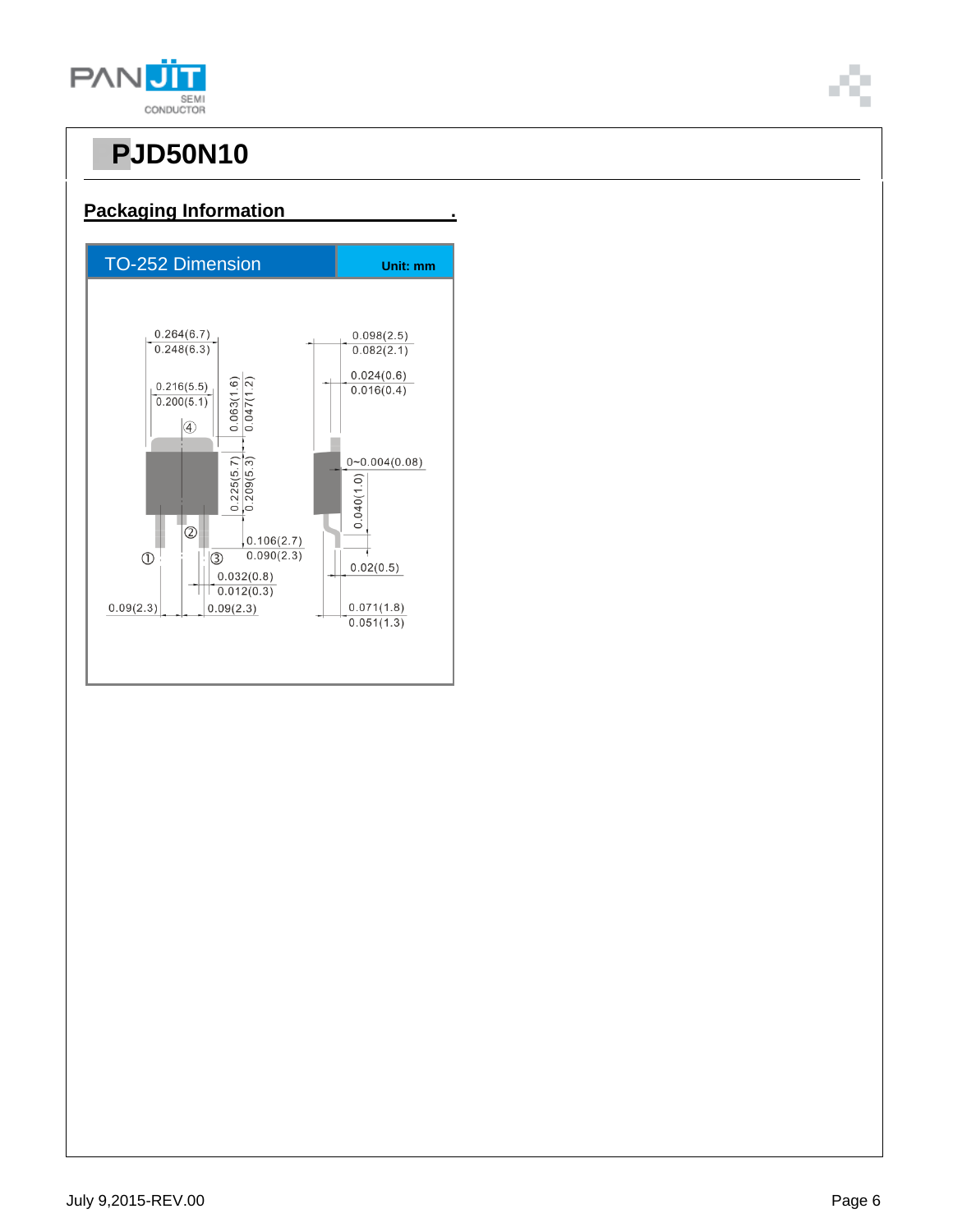

### **PART NO PACKING CODE VERSION**

| <b>Part No Packing Code</b> | Package Type | <b>Packing type</b><br><b>Marking</b> |        | <b>Version</b> |
|-----------------------------|--------------|---------------------------------------|--------|----------------|
| PJD50N10 L2 00001           | TO-252       | 3,000pcs / 13" reel                   | D50N10 | Halogen free   |

### **MOUNTING PAD LAYOUT**